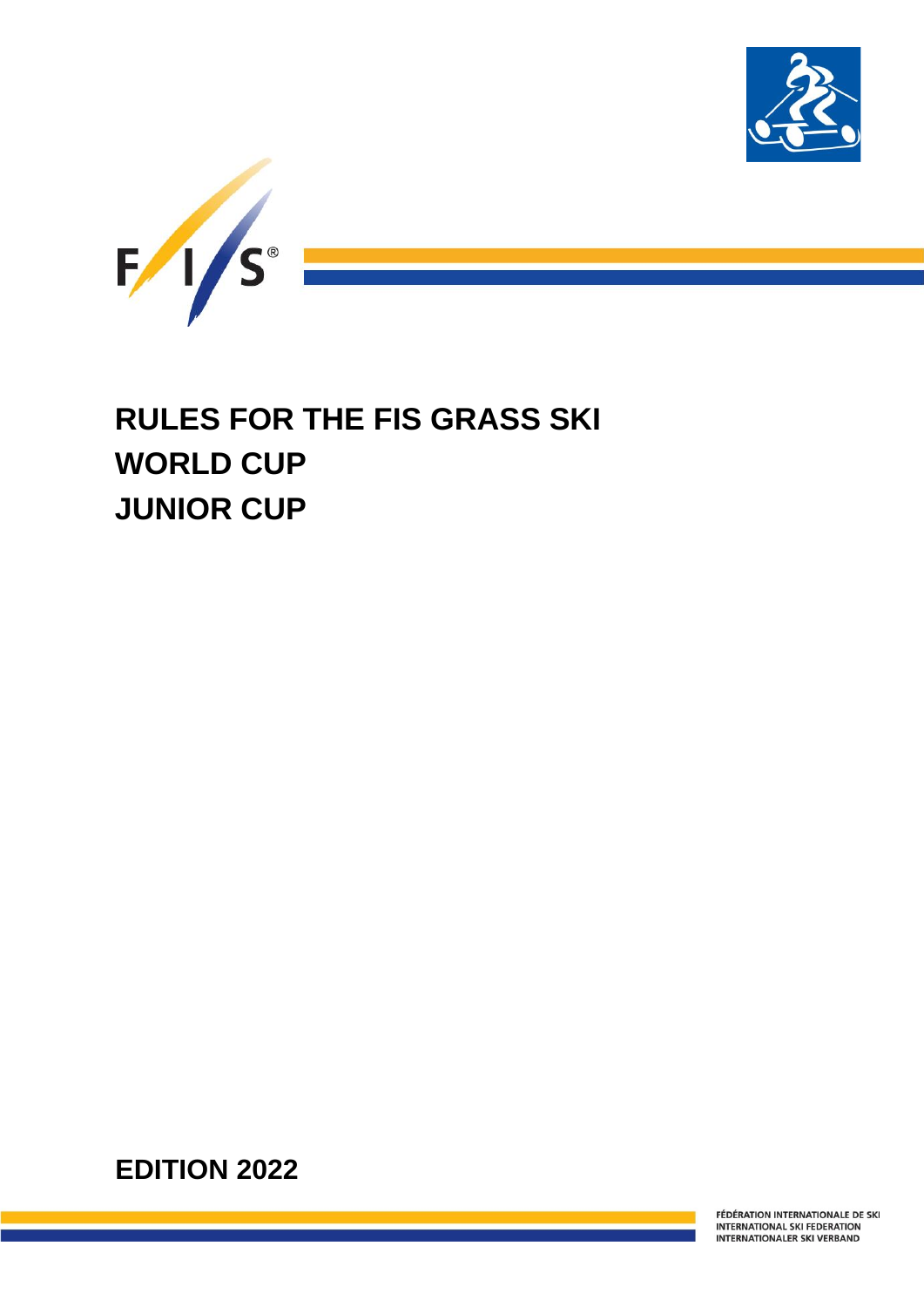| Α.             |                                                                          |  |
|----------------|--------------------------------------------------------------------------|--|
| 1 <sub>1</sub> |                                                                          |  |
| 1.1            |                                                                          |  |
| 1.2            |                                                                          |  |
| 1.3            |                                                                          |  |
| 1.4            |                                                                          |  |
| 2.             |                                                                          |  |
| 2.1            | Super-G, Giant Slalom, Slalom, Super Combined, Parallel competitions and |  |
| 3.             |                                                                          |  |
| 3.1            |                                                                          |  |
| 3.1.1          |                                                                          |  |
| 3.1.2          |                                                                          |  |
| 3.2            |                                                                          |  |
| 3.2.1          |                                                                          |  |
| 3.3            |                                                                          |  |
| 3.3.1          |                                                                          |  |
| 3.4            |                                                                          |  |
| 3.4.1          |                                                                          |  |
| 3.5            |                                                                          |  |
| 4.<br>4.1      |                                                                          |  |
|                |                                                                          |  |
| 4.1.1          |                                                                          |  |
| 4.1.1.1        |                                                                          |  |
| 4.2            |                                                                          |  |
| 4.3            |                                                                          |  |
| 4.4            |                                                                          |  |
| 5.             |                                                                          |  |
| 6.             |                                                                          |  |
| 6.1            |                                                                          |  |
| 6.1.1<br>6.2   |                                                                          |  |
|                |                                                                          |  |
| 6.2.1          |                                                                          |  |
| 6.2.1.1        |                                                                          |  |
| 7 <sub>1</sub> |                                                                          |  |
| 8.             |                                                                          |  |
| 8.1            |                                                                          |  |
| 8.2            |                                                                          |  |
| 9.             |                                                                          |  |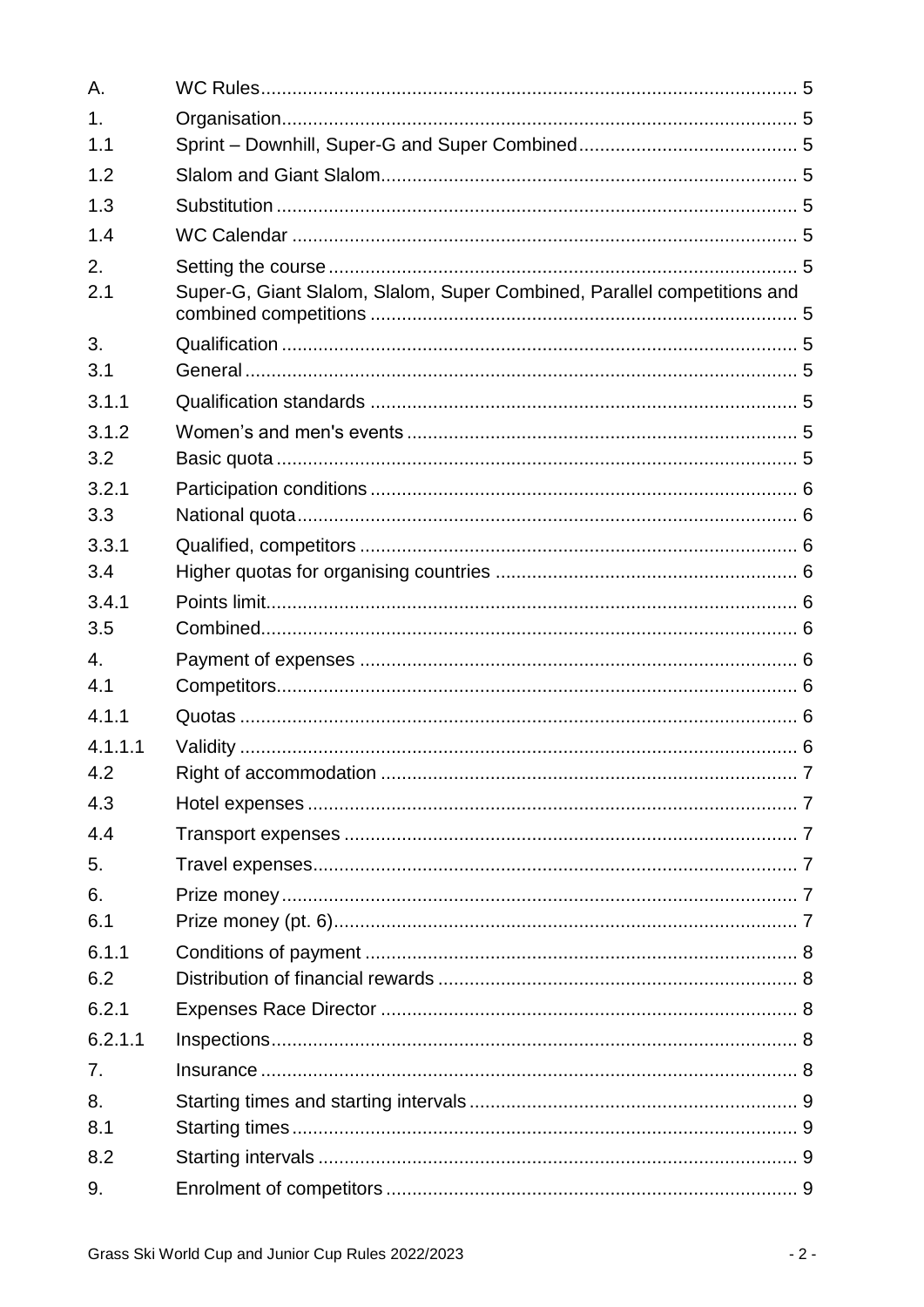| 9.1     | Enrolment for Slalom, Giant Slalom, Super Combined, Super G 9 |  |
|---------|---------------------------------------------------------------|--|
| 9.1.1   |                                                               |  |
| 9.1.1.1 |                                                               |  |
| 9.1.1.2 |                                                               |  |
| 9.1.1.3 |                                                               |  |
| 9.1.2   |                                                               |  |
| 9.1.3.  |                                                               |  |
| 9.1.5   |                                                               |  |
| 9.2     |                                                               |  |
| 10.     |                                                               |  |
| 10.2    |                                                               |  |
| 10.3    |                                                               |  |
| 11.     |                                                               |  |
| 11.1    |                                                               |  |
| 11.1.1  |                                                               |  |
| 11.1.2  |                                                               |  |
| 11.1.3  |                                                               |  |
| 11.1.4  |                                                               |  |
| 11.2    |                                                               |  |
| 11.2.1  |                                                               |  |
| 12.     |                                                               |  |
| 12.1    |                                                               |  |
| 12.2    |                                                               |  |
| 12.2.1  |                                                               |  |
| 12.3    |                                                               |  |
| 12.4    |                                                               |  |
| 13.     |                                                               |  |
| 13.1    |                                                               |  |
| 13.2    |                                                               |  |
| 13.3    |                                                               |  |
| 14.     |                                                               |  |
| 15.     |                                                               |  |
| 16.     |                                                               |  |
| 17.     | Cancellation and new allocation of competitions / events  12  |  |
| 17.1    |                                                               |  |
| 17.2    |                                                               |  |
| 17.3    |                                                               |  |
| 17.4    |                                                               |  |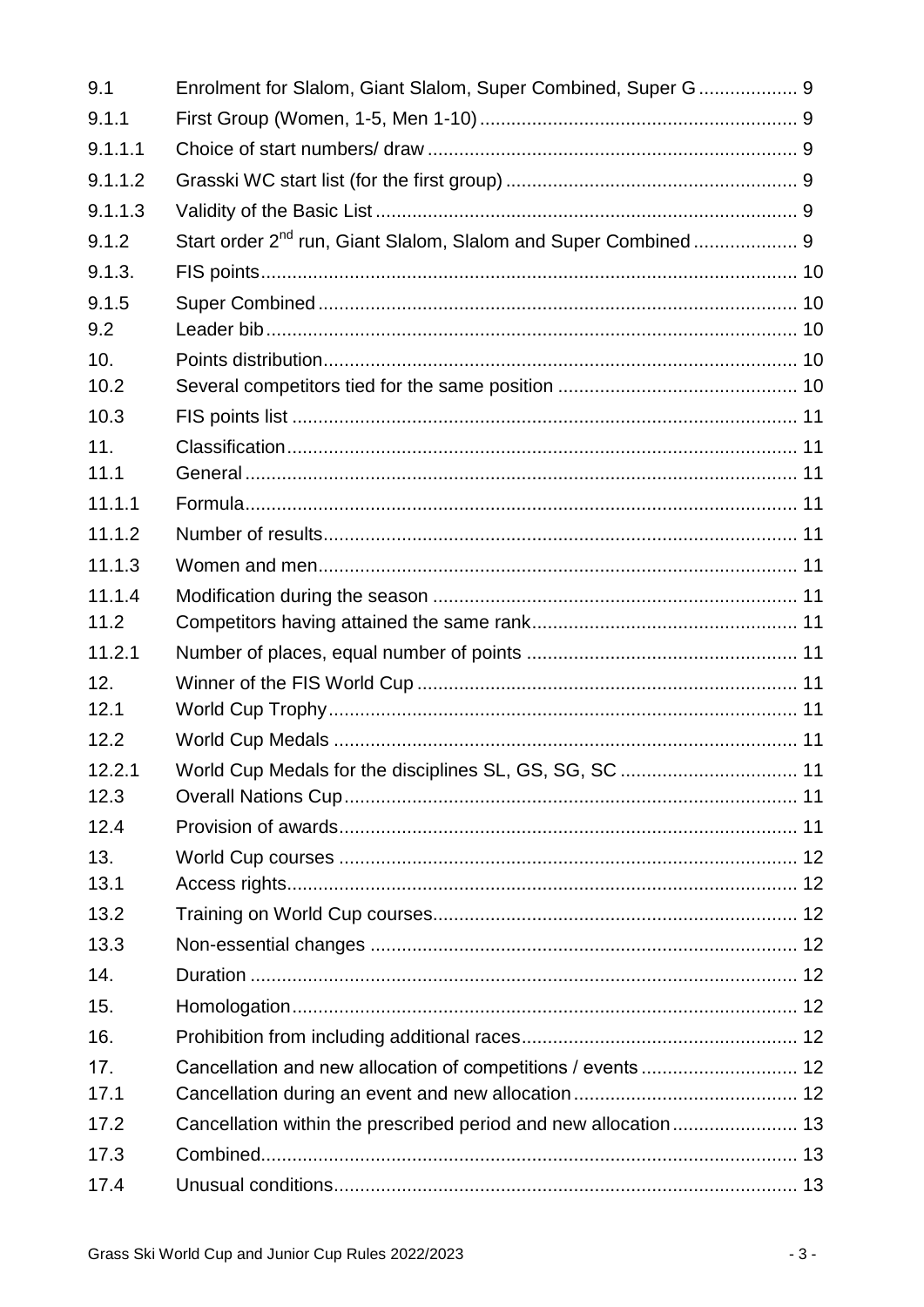| 17.5             |  |
|------------------|--|
| 17.6             |  |
| 18.              |  |
| 19.              |  |
| 19.1             |  |
| 19.2             |  |
| 20.              |  |
| 21.              |  |
| 22.              |  |
| 23.              |  |
| 24.              |  |
| T.               |  |
| $\mathbf{II}$ .  |  |
| <b>B.</b>        |  |
| 1 <sub>1</sub>   |  |
| 2.               |  |
| 3.               |  |
| $\overline{4}$ . |  |
| 5 <sub>1</sub>   |  |
| 6.               |  |
| 6.1              |  |
| 6.2              |  |
| 6.3              |  |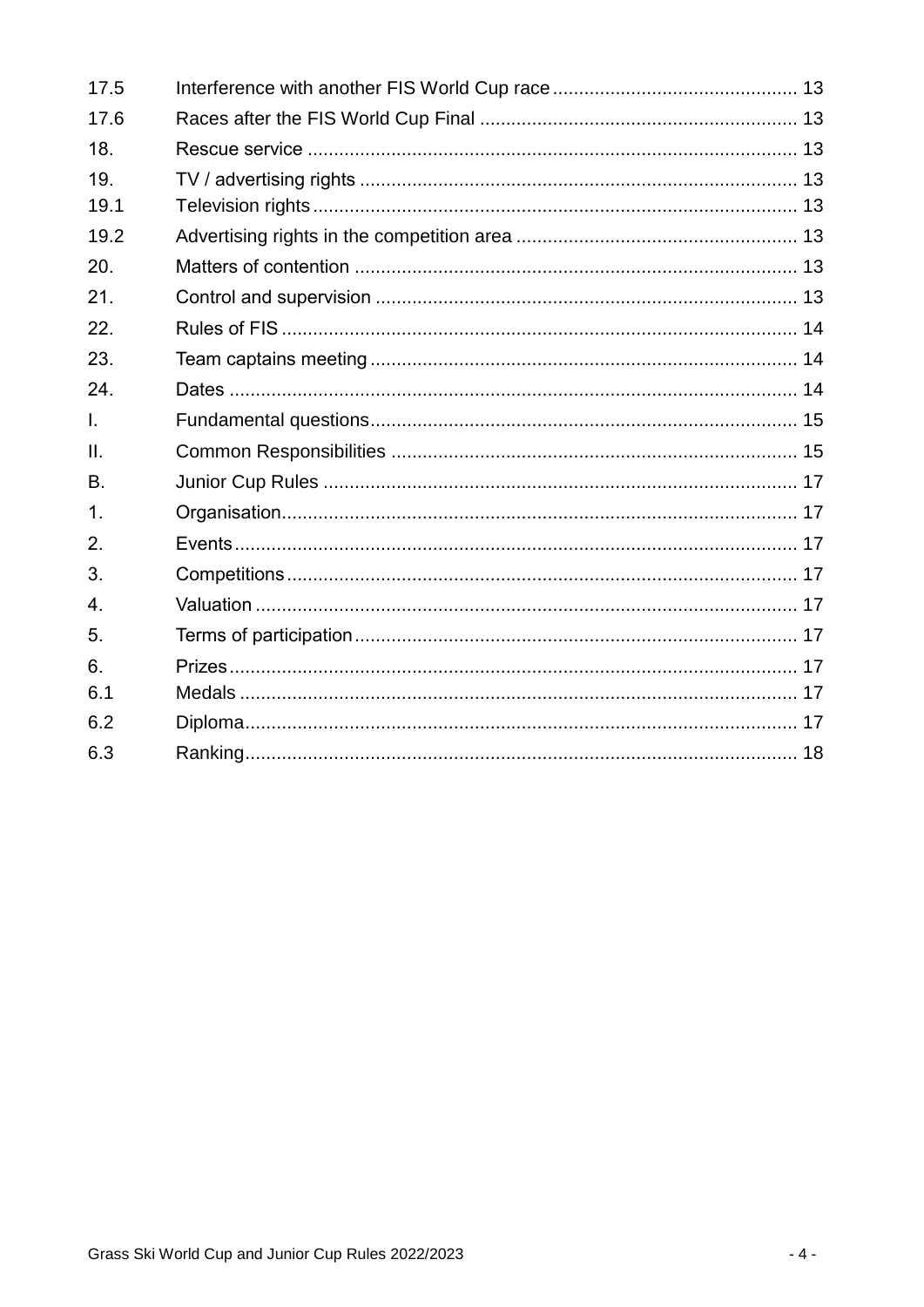# **A. WC Rules**

## **1. Organisation**

Jury according to Art. ICR Art. 601.4

## **1.1 Sprint – Downhill, Super-G and Super Combined**

With voting right:

- the Technical Delegate
- the Chief of Race of the Organising Committee
- the Race Director as Referee, appointed by the FIS
- the assistant referee appointed by the Team captains meeting.

The Race Director has the dominant vote.

## **1.2 Slalom and Giant Slalom**

With voting right:

- the Technical Delegate
- the Chief of Race of the Organizing Committee
- the Race Director as Referee, appointed by the FIS

The Referee (Race Director) has the dominant vote.

## **1.3 Substitution**

If due to "force majeure" one of the members of the Jury, nominated by the FIS is unable to participate, the Race Director appoints a qualified substitute.

#### **1.4 WC Calendar**

It may be performed less than two WC races on the same day (except Super-G). On a World Cup, the organization may not be eye wear FIS races at the same time. If unforeseen circumstances require it, but that a FIS race must be planned so it is up to the Race Director to approve an exception.

## **2. Setting the course**

## **2.1 Super-G, Giant Slalom, Slalom, Super Combined, Parallel competitions and combined competitions**

The Race Director appoints the course setters. The announcement takes place at the respective Team Captain's meeting. The jury will decide on possible proposals for amendments made by the Team Captain's meeting. The control and approval is carried out by the Jury.

## **3. Qualification**

## **3.1 General**

3.1.1 Qualification standards

The qualification standards will be established before each season, based on an agreement with the Committee for Grass Skiing. The standards cannot be modified during the season.

## 3.1.2 Women's and men's events

These standards can be different for women's and men's events.

## **3.2 Basic quota**

For races of the FIS WC every National Ski Association, which is a part of FIS, can sign up two (2) competitors under following conditions (basic quota). Art.  $3.\overline{3} - 3.4$  will only be valid when the number of participants rises over: Women: 30 Men: 60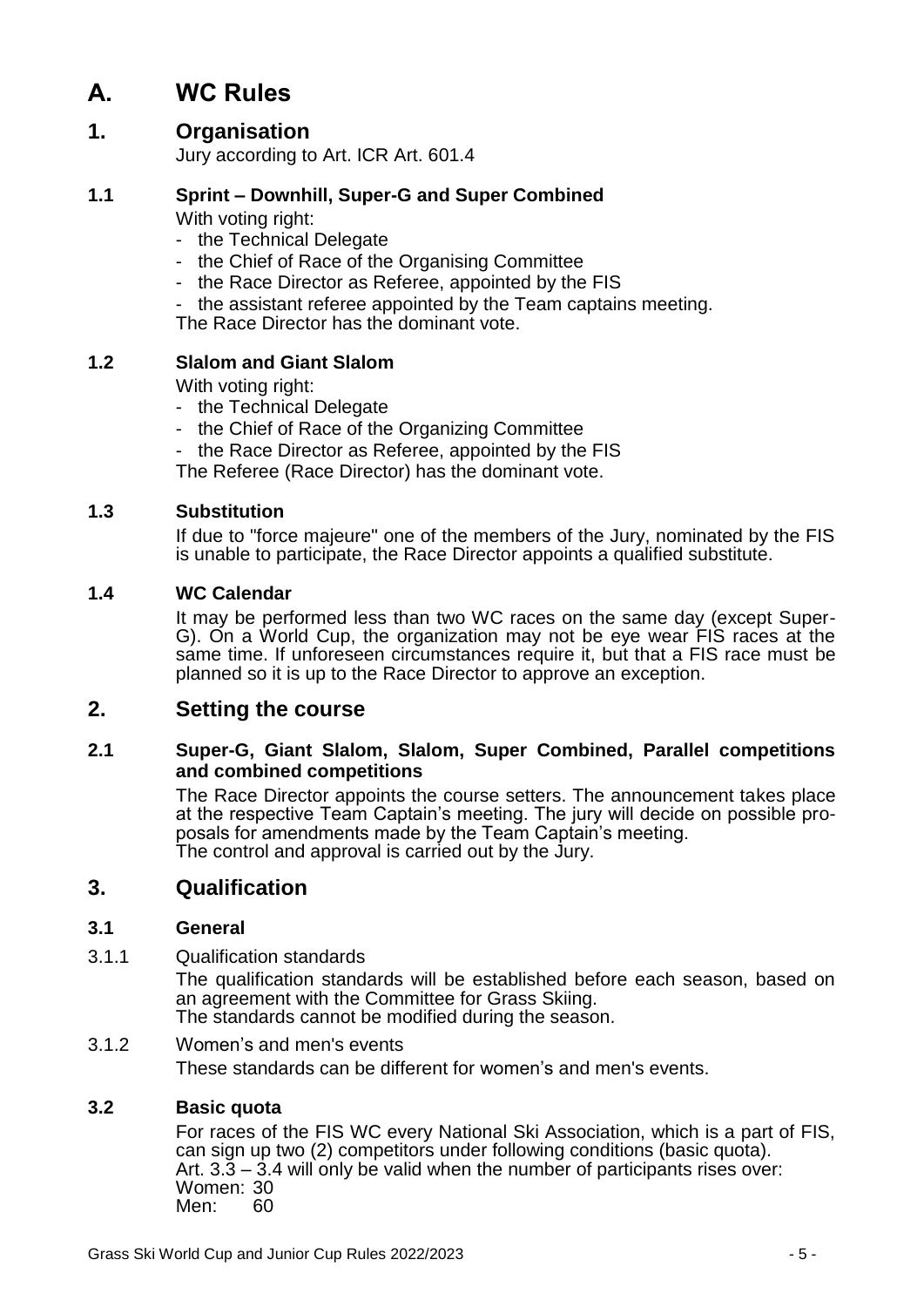## 3.2.1 Participation conditions

#### All Events

Slalom, Giant Slalom, Super G, Super Combined, Relays and Combined races Minimum request: every competitor must have a valid FIS-code (registration with FIS by the National Ski Association).

#### **3.3 National quota**

Additional approval quota for each National Federation is calculated from the number of competitors who are among the first 50 women and first 100 men in the FIS point list of the particular events.

For every National Federation this quota is valid (table):

| 0              | qualified, competitors, | $(0 + 2) = 2$  | places |
|----------------|-------------------------|----------------|--------|
| 1              | qualified, competitors, | $(1 + 2) = 3$  | places |
| $\overline{2}$ | qualified, competitors, | $(2 + 2) = 4$  | places |
| 3              | qualified, competitors, | $(3 + 2) = 5$  | places |
| 4              | qualified, competitors, | $(4 + 2) = 6$  | places |
| 5              | qualified, competitors, | $(5 + 2) = 7$  | places |
| 6              | qualified, competitors, | $(6 + 2) = 8$  | places |
| 7              | qualified, competitors, | $(7 + 2) = 9$  | places |
| 8              | qualified, competitors, | $(8 + 2) = 10$ | places |
| ff             |                         |                |        |

(Only for Downhill)

## 3.3.1 Qualified, competitors

Qualified competitors of the national quota can be replaced, but only for competitors, who are qualified among the first 50 women and 120 men in the valid FIS points list of the particular events (only if condition of point 3.2 and 3.2.1 is fulfilled).

## **3.4 Higher quotas for organising countries**

In its own country the national association with the quota under (6) contestants is allowed to let compete as many as 12 contestants (men and women) in each race.

## 3.4.1 Points limit

To higher quotas are allowed only those contestants who are registered at FIS and signed the athlete declaration.

## **3.5 Combined**

Winner of the combined is the competitor who has the best overall time (sum of the times in the event counting for the combination).

## **4. Payment of expenses**

## **4.1 Competitors**

#### 4.1.1 Quotas

The organiser is not obliged to cover any expenses for accommodation. Special conditions are applied in agreement with the Organiser for competitions held in the Southern Hemisphere, Asian Region and in the United States of America.

#### 4.1.1.1 Validity

Art. 4.1.1 is valid until a general sponsor could be found.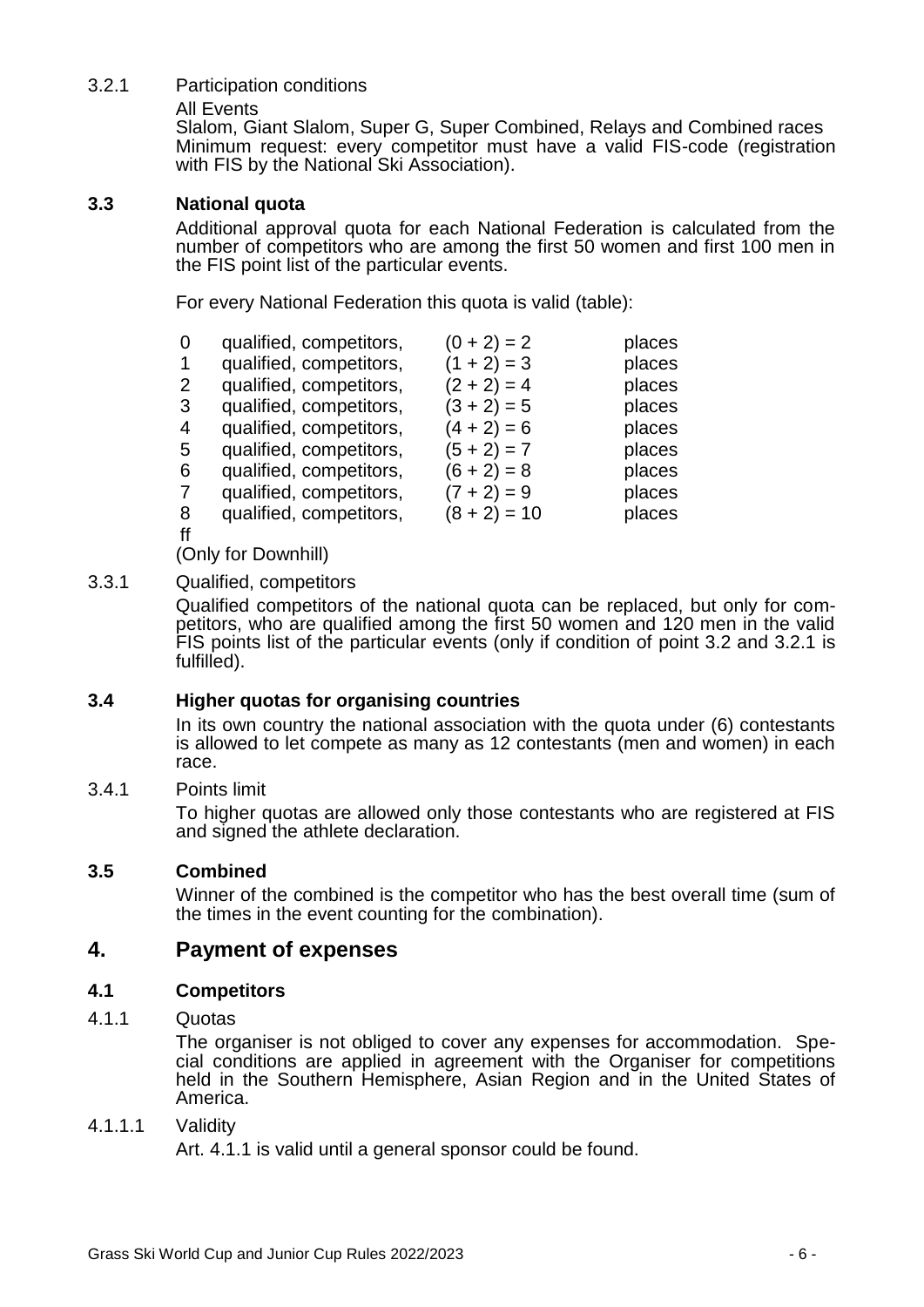## **4.2 Right of accommodation**

Each National Association has to announce to the Organisers the expected total number of team members (competitors, coaches, accompanying persons and service personnel) by the deadlines fixed and announced before the competition season. Furthermore the Organisers must be informed latest 5 days before the official arrival day about the names of the team members, eventual changes to the arrival date and the originally registered size of team (incl. officials and service personnel as well as an eventual withdrawal from the event. If this is not done, the Organising Committee will invoice the costs incurred for cancelled accommodation to the National Association concerned.

Teams or persons who register late have no right for the reservation or the payment of accommodation expenses.

Hotel:

The Hotels for the teams must at least meet the requirements of the international three star categories.

Breakfast and dinner must be served at the actual Hotel if possible. The Race Director will decide during their inspections whether alternatives are acceptable.

#### **4.3 Hotel expenses**

Hotel expenses for full board must not exceed CHF 90.00. If the regular hotel price at the location is less than CHF 90.00, it not permitted to exceed it.

#### **4.4 Transport expenses**

Organisers who have to pay for transportation costs as lift or shuttle for their own (receipt is necessary) can collect max. CHF 20.00 for each competitor per one or two days event at the team captains meeting.

## **5. Travel expenses**

The organiser is not obliged to cover any expenses for accommodation. Special agreements will be made with Organising Committees in conjunction with the calendar and communicated to the National Ski Associations.

## **6. Prize money**

Prize money distribution for Women and Men.

Prize money must be paid-off at the prize giving ceremony; local tax laws must be followed. Prize money is to be paid-off in cash and in convertible currency. OC must be in disposal to the competitors in the country of the competition in case of any tax problems.

#### **6.1 Prize money (pt. 6)**

The organiser must guarantee the minimum amount of CHF 7500.00 as prize money for a competition with three events. For the Combined, no prize money will be provided.

Exception: Super Combined

| Prize money for | Women        | Men          | Total        |
|-----------------|--------------|--------------|--------------|
| - one event     | CHF 835.00   | CHF 1665.00  | CHF 2'500.00 |
| - two events    | CHF 1'670.00 | CHF 3'330.00 | CHF 5'000.00 |
| - three events  | CHF 2'505.00 | CHF 4'995.00 | CHF 7'500.00 |

The listed prize money is in net amounts. Possible taxes have to be paid by the organiser.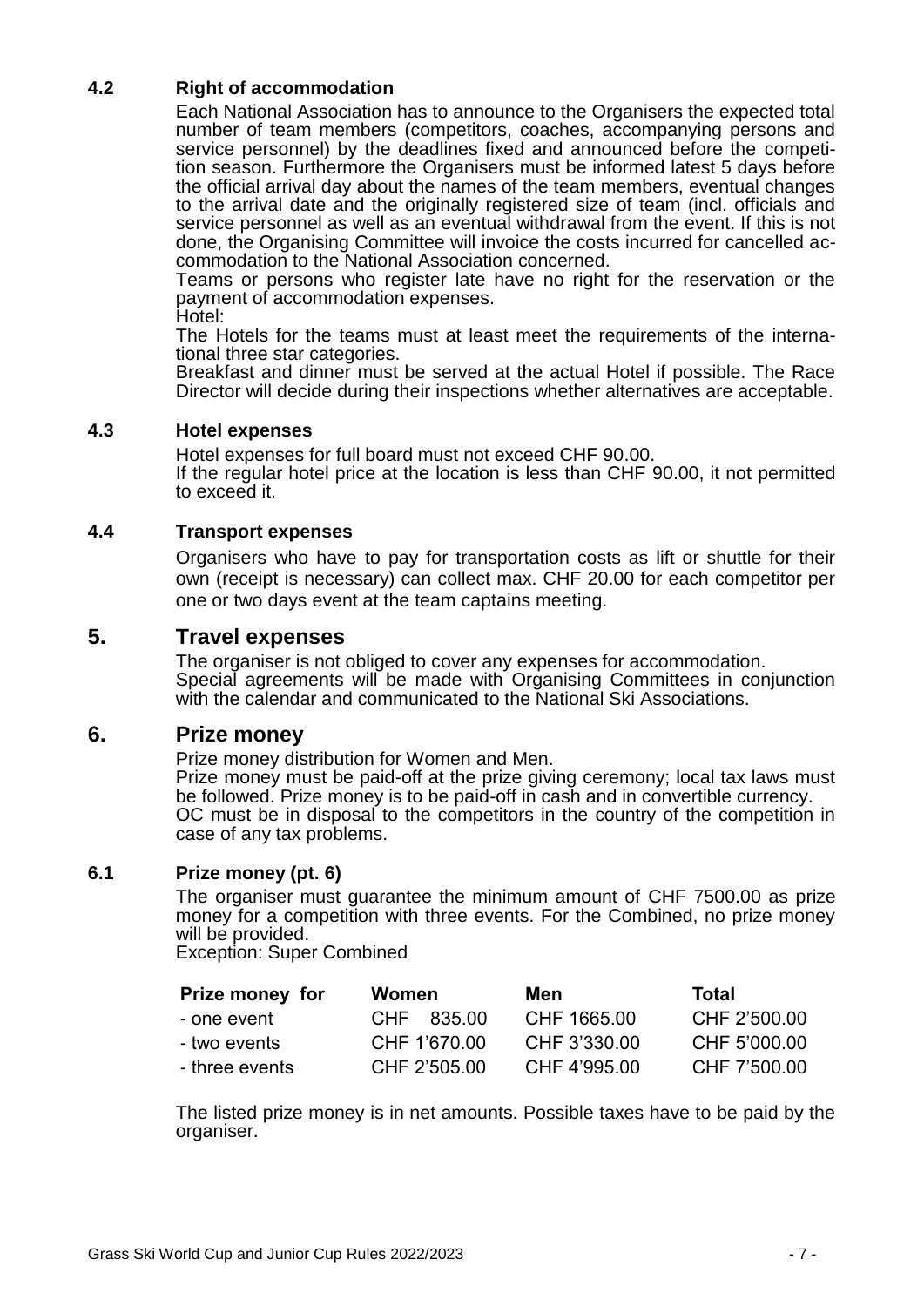#### 6.1.1 Conditions of payment

If there are less than 5 Women or 10 Men in the ranking, the organiser will be refunded the amount of prize money for the positions that have not been obtained.

## **6.2 Distribution of financial rewards**

The amount of prize money and its distribution for Women 1. – 5. and Men 1. – 10. must be communicated to the Race Director.

| Example:<br>World Cup: |                                                                  | place: Example                                                                                                                           |                                                                                                | date: xx.xx.xx | discipline: SL |  |
|------------------------|------------------------------------------------------------------|------------------------------------------------------------------------------------------------------------------------------------------|------------------------------------------------------------------------------------------------|----------------|----------------|--|
| Women:<br>rank:        | 1.<br>$\frac{2}{3}$ .<br>4.<br>5.                                | <b>CHF</b><br><b>CHF</b><br><b>CHF</b><br><b>CHF</b><br><b>CHF</b>                                                                       | 285.00<br>200.00<br>145.00<br>115.00<br>90.00                                                  |                |                |  |
| Total                  |                                                                  | <b>CHF</b>                                                                                                                               | 835.00                                                                                         |                |                |  |
| World Cup:             |                                                                  | place: Example                                                                                                                           |                                                                                                | date: xx.xx.xx | discipline: SL |  |
| Men:<br>rank::         | 1.<br>$\frac{2}{3}$ .<br>4.<br>5.<br>6.<br>7.<br>8.<br>9.<br>10. | <b>CHF</b><br><b>CHF</b><br><b>CHF</b><br><b>CHF</b><br><b>CHF</b><br><b>CHF</b><br><b>CHF</b><br><b>CHF</b><br><b>CHF</b><br><b>CHF</b> | 330.00<br>265.00<br>200.00<br>170.00<br>150.00<br>135.00<br>120.00<br>115.00<br>95.00<br>85.00 |                |                |  |
| Total                  |                                                                  | <b>CHF</b>                                                                                                                               | 1'665.00                                                                                       |                |                |  |

#### 6.2.1 Expenses Race Director

The Organiser has to cover the expenses for travel and accommodation of the Race Director as well as the costs of the FIS TD according to ICR Art. 602.5.

#### 6.2.1.1 Inspections

Necessary inspections of the Race Director will be charged to the Organiser according to ICR Art. 602.5.

Per day of travel CHF 100.00 will be charged.

- Train Journey 1st class,
- Kilometre money by car CHF --.70/km (maximum CHF 600.00)
- Flight ticket economy class.

## **7. Insurance**

With reference to ICR Art. 212.

Before the first training day or competition, the Organiser must be in possession of a binder or cover note issued by a recognized insurance company and presents it to the Technical Delegate. The Organising Committee and its members require liability insurance with coverage of at least CHF 3'000'000.-- (3 million), ICR art. 212.2.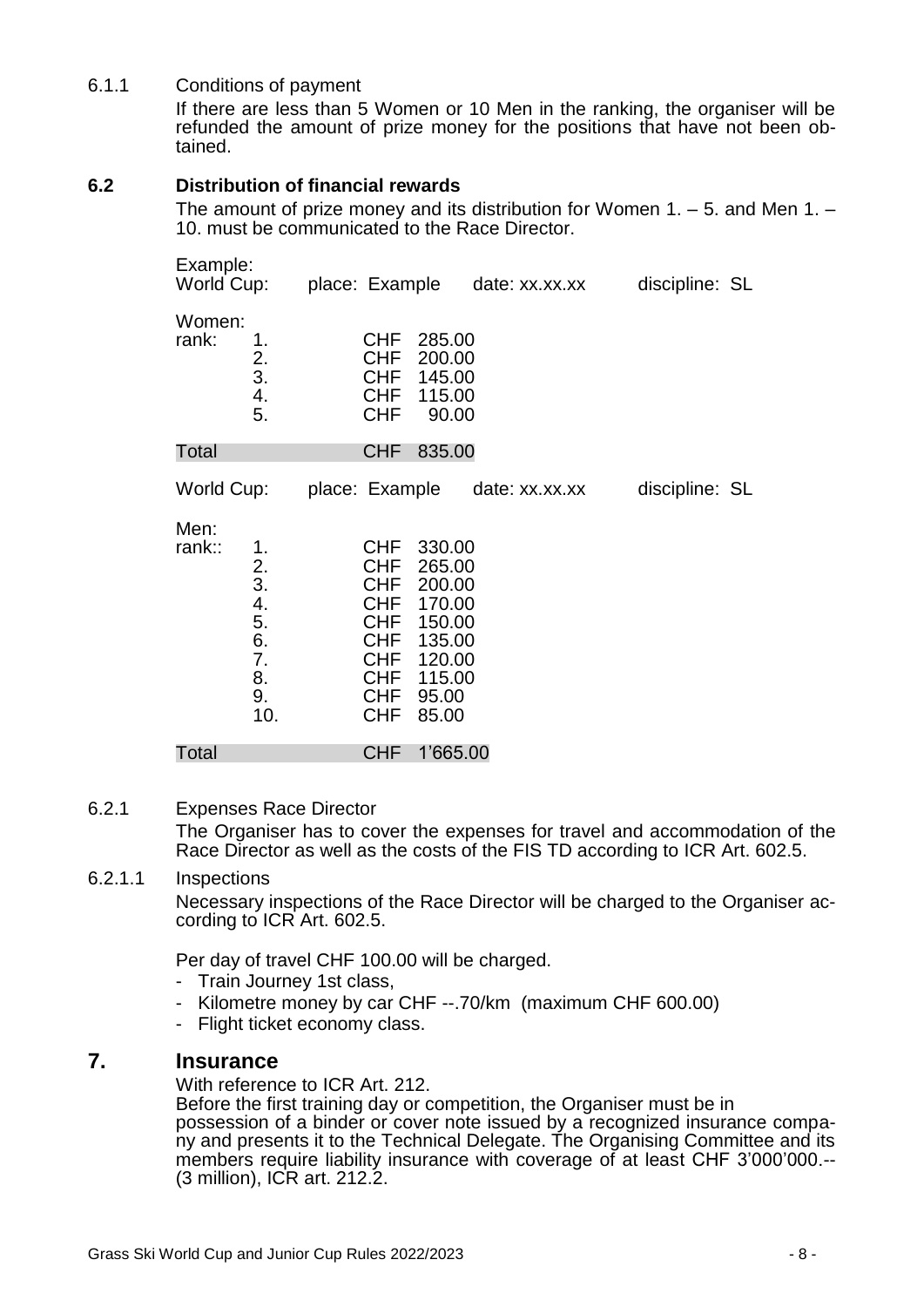## **8. Starting times and starting intervals**

## **8.1 Starting times**

The fixed starting times have to be observed strictly. In case of postponements a decision is taken by the jury. (At all events where there is no planned TV coverage, the next competitor is only allowed to start when the previous one has crossed the finish line).

## **8.2 Starting intervals**

The Chief Race Director determines the starting intervals, in principle up to 2 minutes and TV breaks together with TV and OC (after considering TV transmission, length, most interesting parts of the course, TV sequences, etc.). On the competition day, decisions about eventual changes (weather conditions, etc.) are made by the Jury.

## **9. Enrolment of competitors**

## **9.1 Enrolment for Slalom, Giant Slalom, Super Combined, Super G**

9.1.1 First Group (Women, 1-5, Men 1-10)

The first group will be determined according to the WC points respectively WC standings. In case of equal points for rank 5 (women) and 10 (men) the group will be expanded accordingly. If there are not 5 (female), 10 (male) competitors with respective WC points, the first group comprises only the competitors with corresponding WC points.

9.1.1.1 Choice of start numbers/ draw

The first group will be drawn; the rest of the competitors will start according to their valid FIS points.

9.1.1.2 Grasski WC start list (for the first group)

The final WC standings of each discipline of the previous season will be used as a Basic List for the next season and will be valid for the first two WC's in each discipline. After each competition per discipline the achieved WC points will be added. After the 2<sup>nd</sup> WC competition in each discipline the achieved WC points in the current season will be used for the WC start list.

9.1.1.3 Validity of the Basic List

After the first competition in each discipline of the current season the points of the Basic List will be divided by two and will be added to the achieved WC points to form the start list for the  $2<sup>nd</sup>$  competition. After the  $2<sup>nd</sup>$  competition the Basic List points will be cancelled and only the achieved WC points of the current season will be counted.

## 9.1.2 Start order 2<sup>nd</sup> run, Giant Slalom, Slalom and Super Combined

All competitors (maximum 30 Ladies and 60 Men) who are classified in the 1<sup>st</sup> run are allowed to start in the 2nd run. Start order 2nd run:

Ladies: The best 15 competitors start in reverse order to their time achieved in the 1st run. Competitors, who are ranked after the 15th place, start according to the intermediate ranking list from number 16, 17, etc.

Men: The best 30 competitors start in reverse order to their time achieved in the 1st run. Competitors, who are ranked after the 30th place, start according to the intermediate ranking list from number 31, 32, etc. The Jury has the right to decide no later than one hour before the start of the 2nd run whether the reverse order shall be reduced to the first 15 ladies and the first 30 men placed from the first run.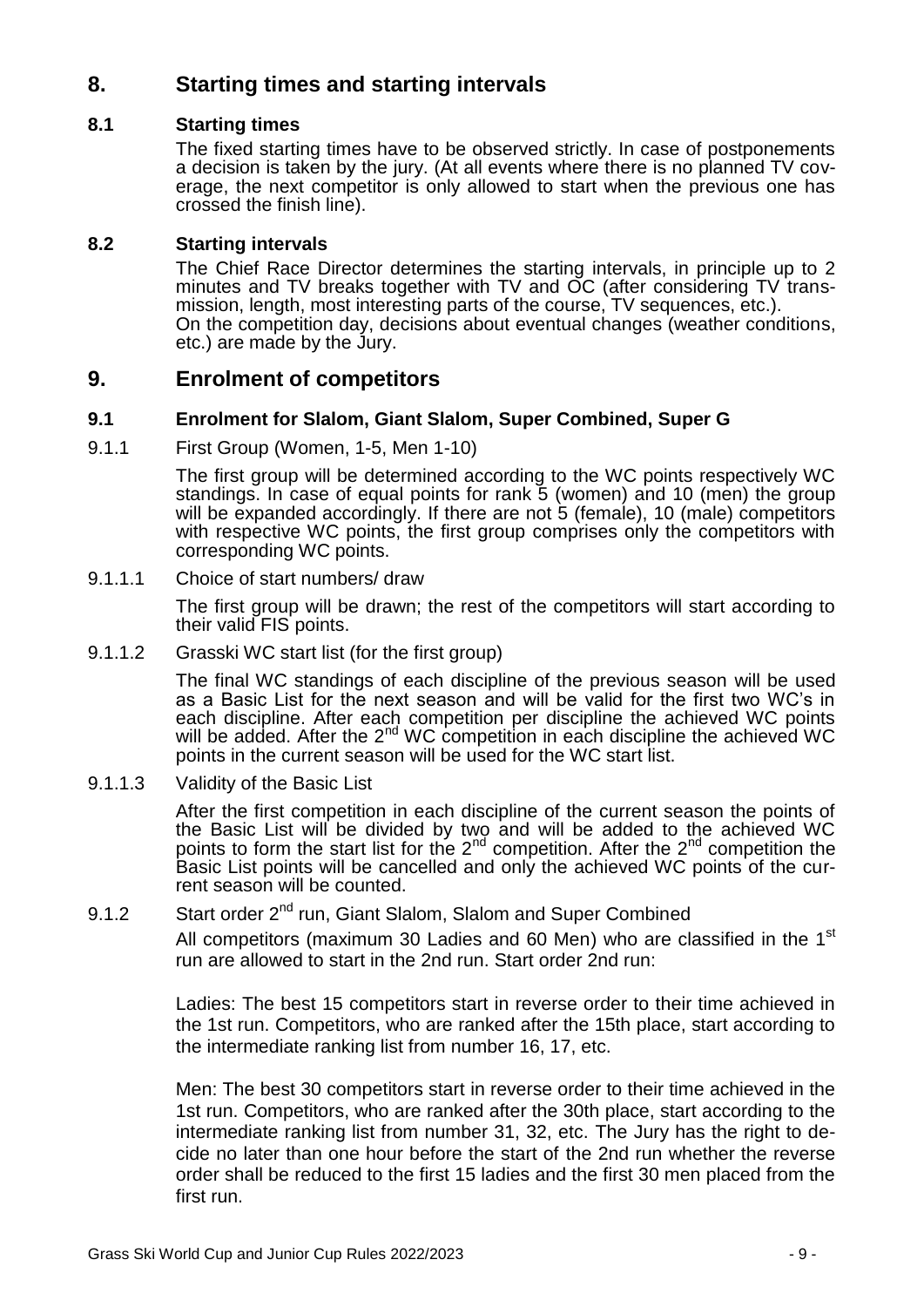The Jury has the right to decide no later than one hour before the start of the 2<sup>nd</sup> run whether the reversed order shall be reduced to the 15 women and the first 30 men placed from the first run.

9.1.3. FIS points

See FIS Points Rules.

- 9.1.4. Competitors ranked with more than 20% race time behind the winner race time will not be counted/will not receive any WC points.
- 9.1.5 Super Combined

All classified competitors who have finished both runs and are classified will receive FIS points.

The best 15 women and the best 30 men who finished both runs of the Super Combined will receive WC points for Super Combined. It is possible to give WC points also for the Super G of the Super Combined but the Super G has to be insert in the Race Calendar as WC race at the start of the Season and it must assign the prices provided for in the regulations.

Additional FIS points can be earned in the Super G run of the Super Combined (see FIS points rules art. 1.3.4)

#### **9.2 Leader bib**

The current overall leader and the respective discipline leader compete with the leader bibs (Discipline: green, Overall: red). For the first race of the season this is the winner of the previous season.

## **10. Points distribution**

#### **Schedule**

The 15 best ranked Women and the 30 best ranked Men (individual disciplines and combined) are awarded points in accordance with the following schedule (time limit 20%):

| 1st              | place | 100 | points | 16th             | place | 15             | points |
|------------------|-------|-----|--------|------------------|-------|----------------|--------|
| 2 <sub>nd</sub>  | place | 80  | points | 17th             | place | 14             | points |
| 3rd              | place | 60  | points | 18 <sub>th</sub> | place | 13             | points |
| 4th              | place | 50  | points | 19 <sub>th</sub> | place | 12             | points |
| 5th              | place | 45  | points | 20th             | place | 11             | points |
| 6th              | place | 40  | points | 21st             | place | 10             | points |
| 7th              | place | 36  | points | 22nd             | place | 9              | points |
| 8th              | place | 32  | points | 23rd             | place | 8              | points |
| 9th              | place | 29  | points | 24th             | place | 7              | points |
| 10th             | place | 26  | points | 25th             | place | 6              | points |
| 11th             | place | 24  | points | 26th             | place | 5              | points |
| 12 <sub>th</sub> | place | 22  | points | 27th             | place | 4              | points |
| 13 <sub>th</sub> | place | 20  | points | 28th             | place | 3              | points |
| 14th             | place | 28  | points | 29th             | place | $\overline{2}$ | points |
| 15th             | place | 16  | points | 30th             | place | 1              | points |
|                  |       |     |        |                  |       |                |        |

#### **10.2 Several competitors tied for the same position**

If several racers are tied for one of the top thirty positions in a race for 15 Women and 30 for Men, each of the competitors who are tied receive the points corresponding to that position. The remaining competitors receive the points corresponding to their official classification in the race.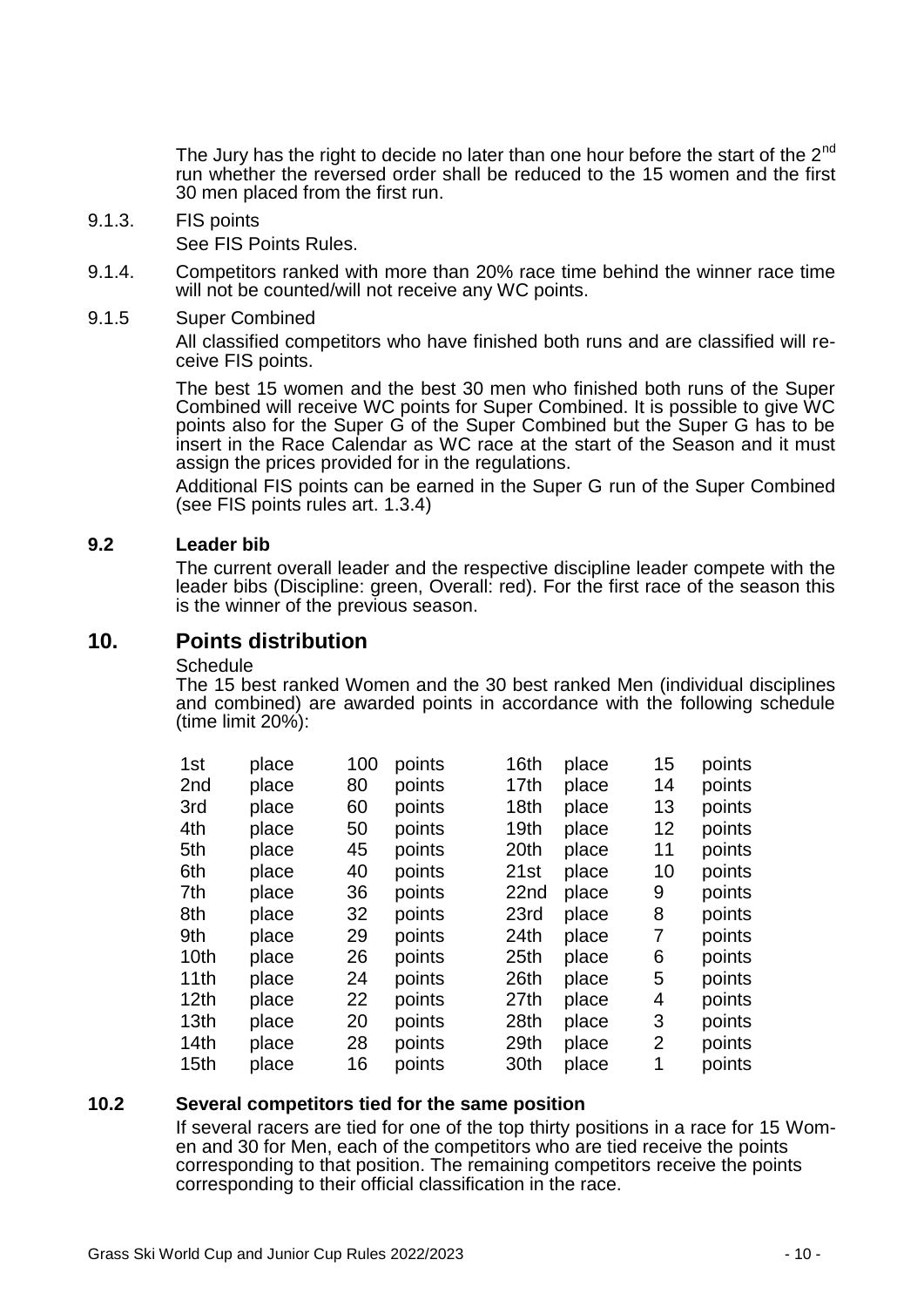## **10.3 FIS points list**

The periodically published FIS points list is valid for the FIS World Cup.

## **11. Classification**

## **11.1 General**

## 11.1.1 Formula

The classification for overall and events for Women and Men is calculated with determined all achieved results (WC points).

- 11.1.2 Number of results The formula will specify the number of results counting for the classification of the whole season.
- 11.1.3 Women and men The formula will be the same for women and men.
- 11.1.4 Modification during the season In no case can the formula be modified during the season.

## **11.2 Competitors having attained the same rank**

11.2.1 Number of places, equal number of points

If two or more competitors have achieved the same total of points, than they shall be placed according to the number of their  $1<sup>st</sup>$  places, then their  $2<sup>nd</sup>$  places,  $3<sup>rd</sup>$  places etc. The competitor with the most  $1<sup>st</sup>$ ,  $2<sup>nd</sup>$  or  $3<sup>rd</sup>$  places will be first in the official result list.

If they cannot be classified by this system, they will each receive the medals corresponding to their placing.

## **12. Winner of the FIS World Cup**

The competitors who have won the overall classification will be named "Winner of the FIS World Cup".

If two athletes have achieved the same WC points, the athlete with the better single results of the respective competitions will be ranked first.

## **12.1 World Cup Trophy**

The winner of the FIS overall World Cup receives the World Cup trophy.

## **12.2 World Cup Medals**

The 1st, 2nd and 3rd ranked competitors of the overall classification will receive medals.

## 12.2.1 World Cup Medals for the disciplines SL, GS, SG, SC

The  $1<sup>st</sup>$ ,  $2<sup>nd</sup>$  and  $3<sup>rd</sup>$  ranked competitors of the discipline will receive medals. The discipline winner is the competitor who wins the overall standing of the discipline. Medals in disciplines will only be given, if minimum 2 races were hold during the season.

## **12.3 Overall Nations Cup**

A Nations Cup will be presented to the team which according to the formula has accumulated the highest number of points (total-points in the overall classification men and women) in the nations classification.

## **12.4 Provision of awards**

The trophies and medals will be provided by FIS.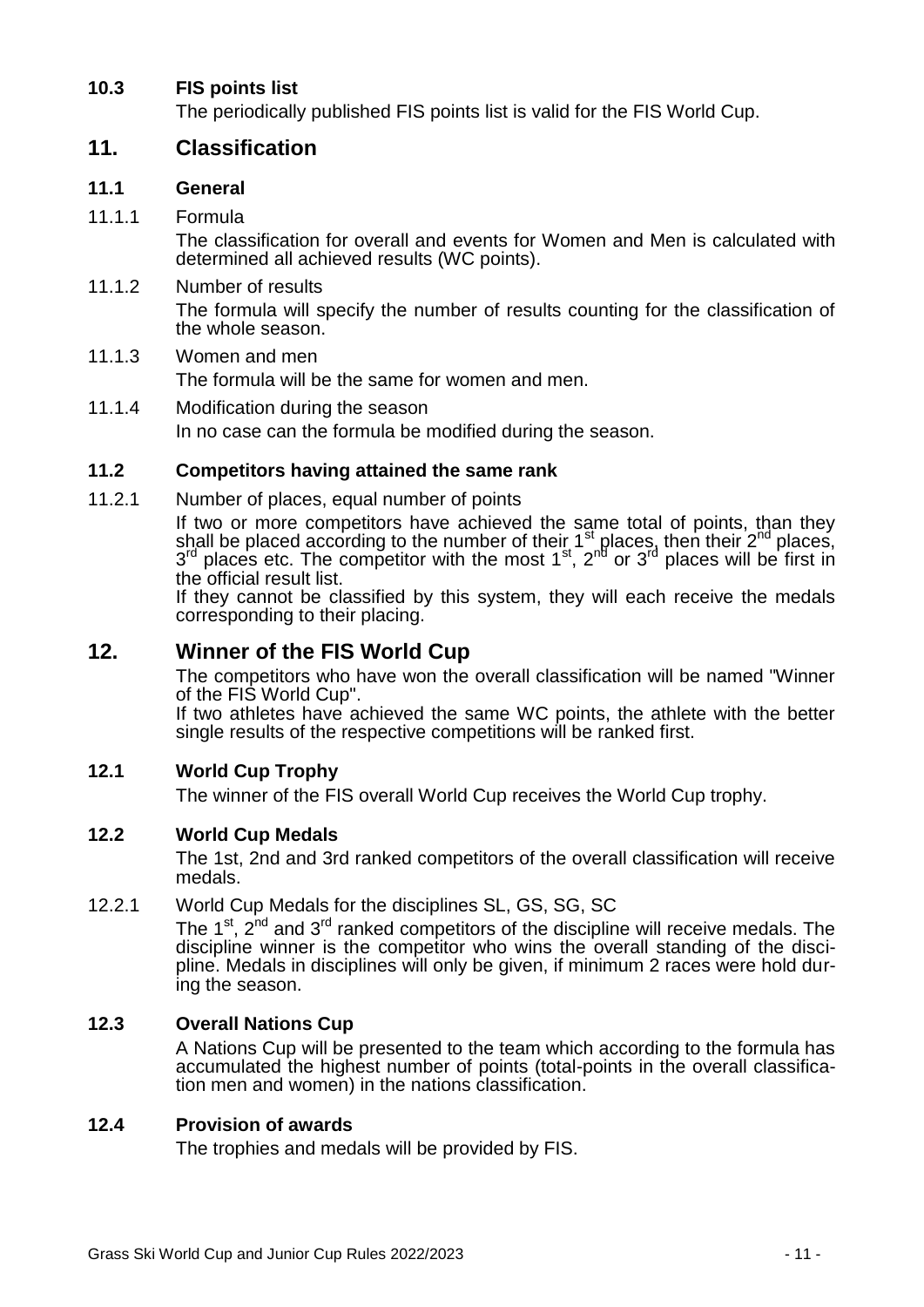## **13. World Cup courses**

## **13.1 Access rights**

Accreditations must be handed out to the teams according to ICR Art. 604. The FIS season accreditations for the different groups are valid and will be accepted by the Organisers. Free access to the course as well as on ski lifts, etc. must be granted to all competitors, coaches, accompanying persons, service personnel, media representatives and officials.

The access to the race-course is only possible when specially allowed by the Organisers after clear agreement with the Chief Race Director of the FIS.

#### **13.2 Training on World Cup courses**

During the last three (3) days before the official start of the training for a FIS World Cup event, or before the first competition, no training shall be allowed on World Cup courses - irrespective of the disciplines and courses. It is recommended to preserve the best part of the slope at least seven (7) days before the first competition. In case of an infringement of this rule, the competitors concerned shall automatically be disqualified, or not allowed to participate in the competition concerned,

and the respective Organiser will not be considered for the allocation of a FIS World Cup event during the next two (2) years.

Exception: the jury decide.

## **13.3 Non-essential changes**

In cases of immediate - non-essential but necessary - changes on the course, such as small removals of gates, an additional inspection or training run is not necessary.

Details must be communicated to all team-captains and competitors must be informed by the referee at the start.

## **14. Duration**

The FIS World Cup is held every year during the period from Mai  $15<sup>th</sup>$  to September 30<sup>th</sup> .

## **15. Homologation**

All competitions can only be granted to Organisers who have valid homologated courses.

The courses and the situation of the finish area must conform to the criteria's fixed for the FIS World Cup.

## **16. Prohibition from including additional races**

The Organiser of an approved competition program is forbidden to add any additional race without request and support by the National Ski Association to the FIS and without FIS - Committee of Grass Skiing.

## **17. Cancellation and new allocation of competitions / events**

Basically all cancelled competitions / events return to FIS for reallocation on proposal of the Committee of Grass Skiing.

#### **17.1 Cancellation during an event and new allocation**

Races, which have to be cancelled during an event due to a "force majeure", or non-fulfillment of requirements will in exceptional cases be rescheduled at events which already figure in the calendar.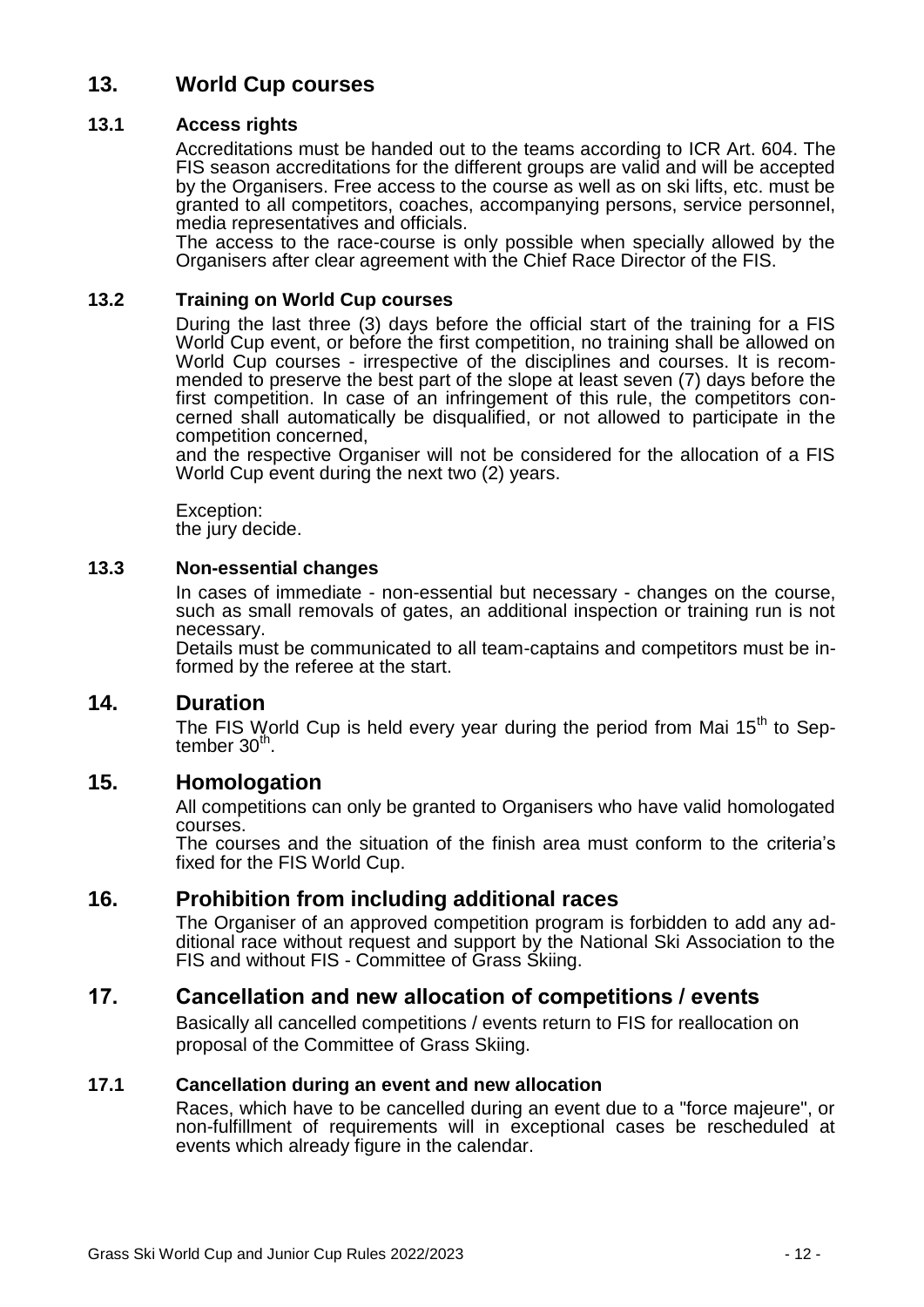## **17.2 Cancellation within the prescribed period and new allocation**

lf the course cannot be finished for the scheduled competition date due to "force majeure" the Organiser must cancel the event.

This must be done ten (10) days before the race if it is a Sprint - Downhill or a Super-G, and six  $(6)$  days before the race if it is a Slalom, a Super Combined or a Giant Slalom.

#### **17.3 Combined**

lf at a Combined event one of the two events has to be cancelled during the event due to "force majeure", the completed race will be taken into consideration for the World Cup points.

The event which could not be held and the combined evaluation can be newly allocated.

#### **17.4 Unusual conditions**

In cases of unusual conditions, the Race Director has the authority to establish a suitable starting point below the minimal vertical drop. This will take place as early as possible. In order to allow the realisation of a race, the Jury can shorten the course, relocate it, Agreement with TV must be made by the Race Director as early as possible.

## **17.5 Interference with another FIS World Cup race**

A replacement race must in no way interfere with another scheduled FIS World Cup race already listed in the FIS World Cup calendar. Postponed races also count as replaced competitions.

#### **17.6 Races after the FIS World Cup Final**

No races counting for the FIS World Cup may be rescheduled after the FIS World Cup Final. If several FIS World Cup races had to be cancelled, the FIS Committee of Grass Skiing will decide about a possible postponement of the Final.

## **18. Rescue service**

The Organiser is responsible for setting up and operating during all competition times (training and competitions) an appropriate rescue service. The Medical Support Requirements for FIS Event Organisers are set forth in the ICR, 221.6 as well as chapter 1 of the FIS Medical Guide (containing Medical Rules and Guidelines).

## **19. TV / advertising rights**

#### **19.1 Television rights**

Reference is made to the FIS Rules concerning television rights.

#### **19.2 Advertising rights in the competition area**

At all events published in the International Ski Calendar (especially FIS World Cup) the "FIS guidelines" are valid for advertising opportunities in the competition arena, specifically the area covered by TV.

## **20. Matters of contention**

For all matters of contention during a World Cup event that cannot be solved by the existing rules, the Race Director has to make a decision.

## **21. Control and supervision**

The Race Director is responsible for the adherence to and observance of these rules.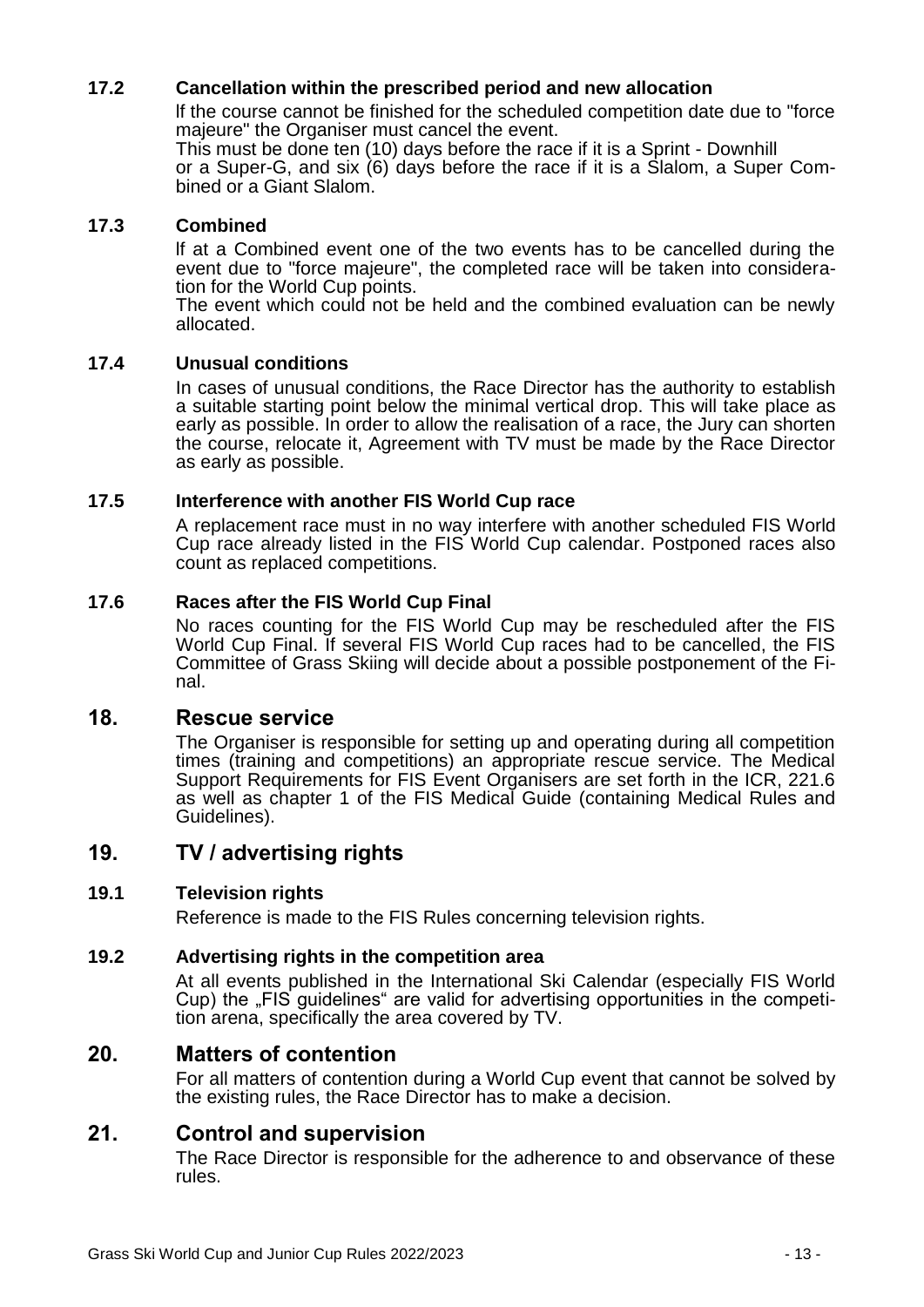## **22. Rules of FIS**

The Alpine ICR Volume IV is valid for all further regulations.

## **23. Team captains meeting**

The Team captains meeting is headed by the Race Director in cooperation with the Jury.

## **24. Dates**

The first team captains meeting has to be scheduled in the program later than 20:00 (8 pm.).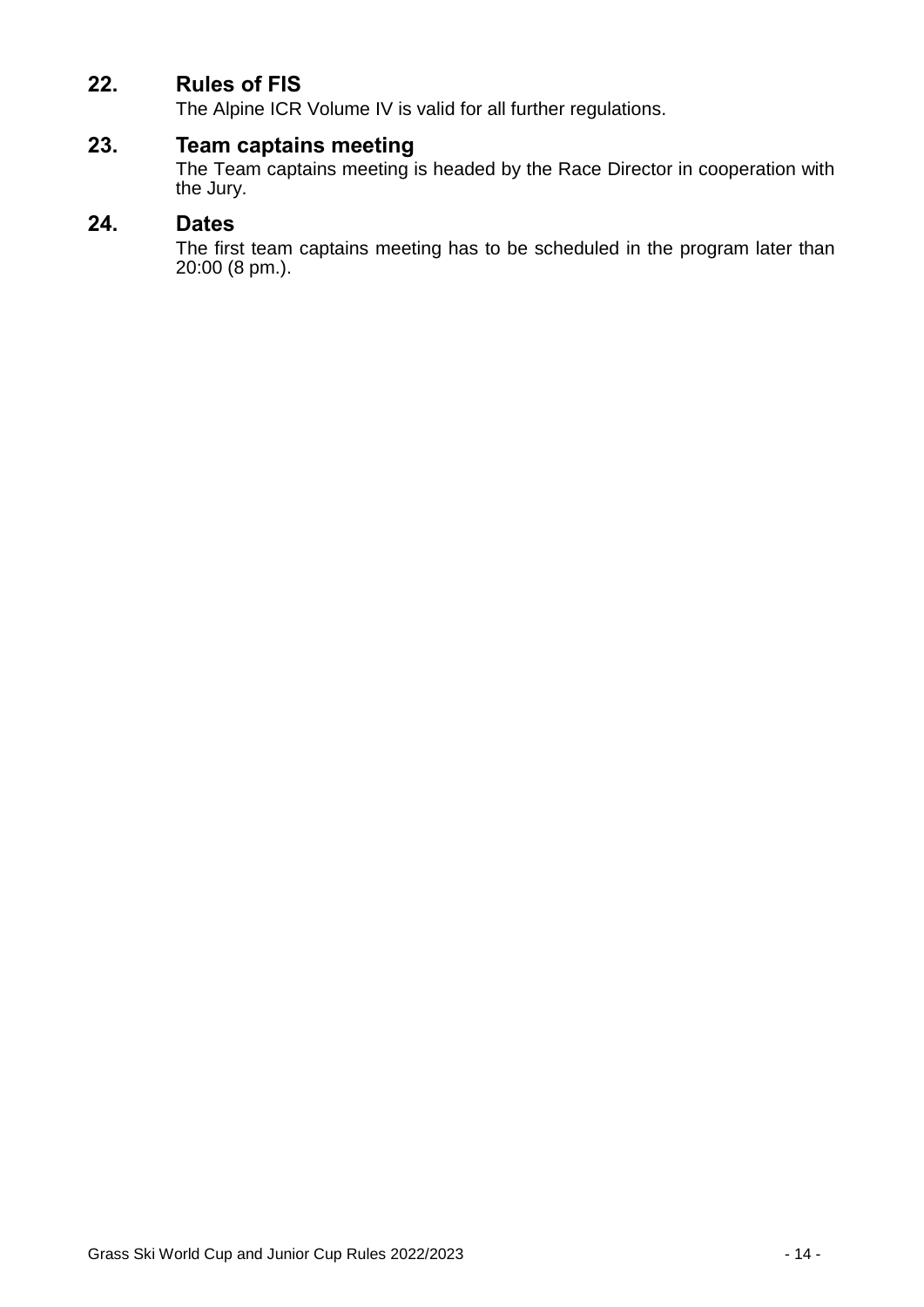## **Definition of the duties of the Race Director and the Technical Delegates at Grass Ski World Cup competitions**

(Race Director as a referee – art. 1 of Grass Ski World Cup rules and art. 603.4.9 ICR)

## **I. Fundamental questions**

- 1. With the recognition of these regulations valid for Grasski WC, the Race Director takes over the duties of a referee. This is because the referee has the operative word about the technical section (section which deals with the area of start, track and finish). The Technical Delegate of Alpine WC competitions keep the duties concerning the administrative section (the whole working section with the exception of the technical section).
- 2. To prevent any conflicts that might arise from the competence of both regulations, it is essential to carry out certain determinations.
- 3. It is necessary to define which decisions, duties or other competences belong to the technical or administrative section. In marginal cases, where the competence belongs both to the technical delegate and also the Race Director, the director has the decision right when appointing competence. Their decision is obligatory. The Race Director cannot take over competences, which do not belong to the technical section.
- 4. There are also tasks and duties, which according to the regulations belong to both the Race Director (referee and ass. referee), and also the Technical Delegate. The change of competence at Alpine WC is therefore dual: Race Director takes over the duties of the referee, which they were appointed to on the basis of the ICR, they also take over the duties of the Technical Delegate, which would be appointed to them on the basis of the ICR, but limited on to the technical section (as a referee, they are also the Chair of Jury). For Super-G WC regulations the Race Director has also the duties of the referee. They then decide about technical devices and safety measures on the competition tracks. These rules are also valid for World Championships.
- 5. Consisting, therefore valid rules show which duties at the World Championships and WC competitions belong to the director of the race, technical delegate or together to both officials.

## **II. Common Responsibilities**

These are resulting from the general rule mentioned earlier on; it is possible that in individual cases the Race Director or the Assistant Referee has to take other tasks than the ones assigned to them, for instance the inspection of homologation files, inquiries regarding special permits, cancellation of events due to the lack of homologation, inspection of TD reports concerning former events held in that particular location as well as the checking of proposed improvements and the filing of the referee minutes, the calculating of race points, etc.

Most of all, it seems important that all leading officials in a World Cup event approach their tasks with discernment and courage and with a commitment to co-operation and co-ordination. Of course, a unanimous decision is always the best one.

The most important rule is that the Technical Delegate is respected as the official representative of the International Ski Federation at the place of the compe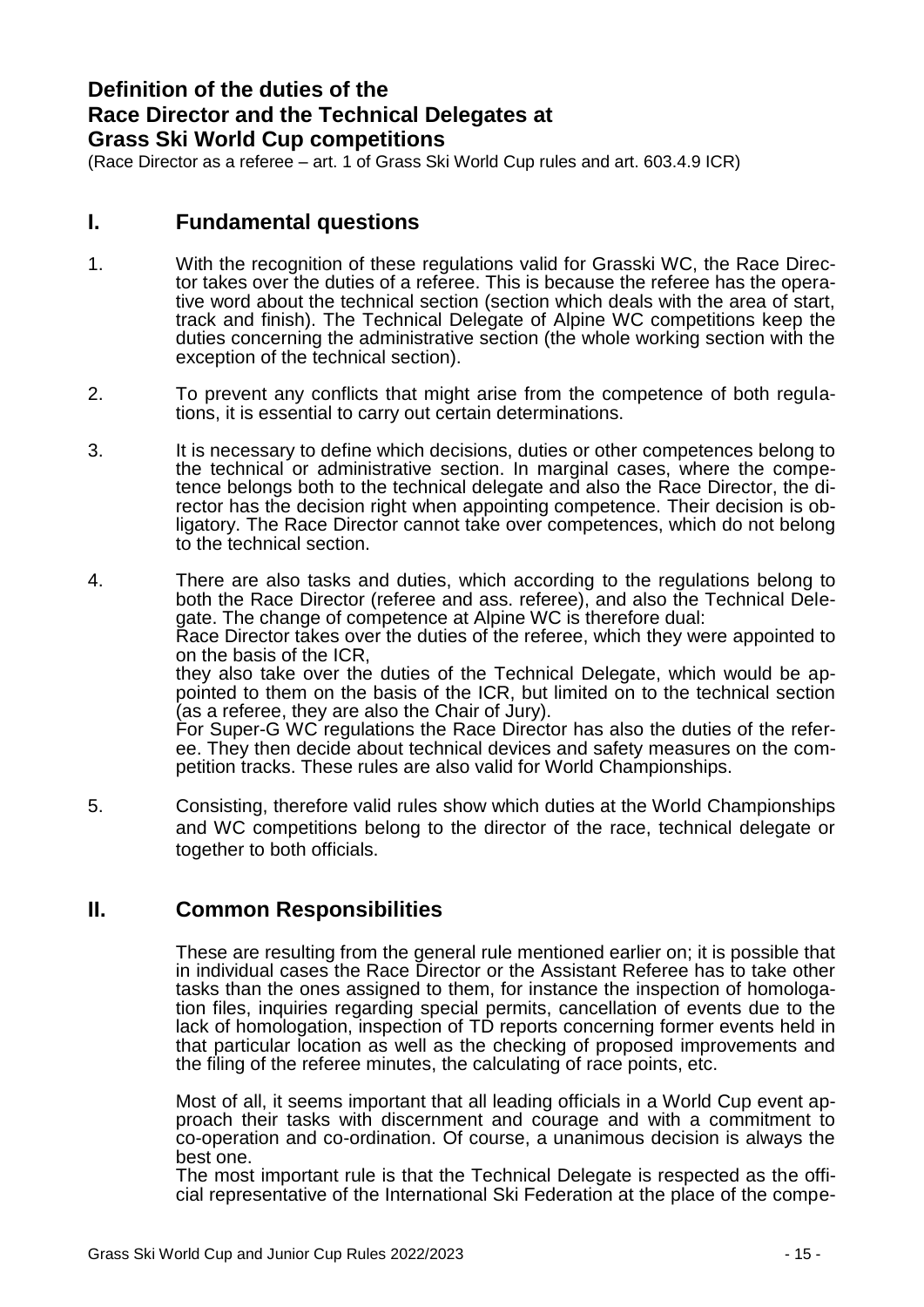tition and as such has to fulfil all tasks associate with this position, including that of, for instance, representation of the FIS.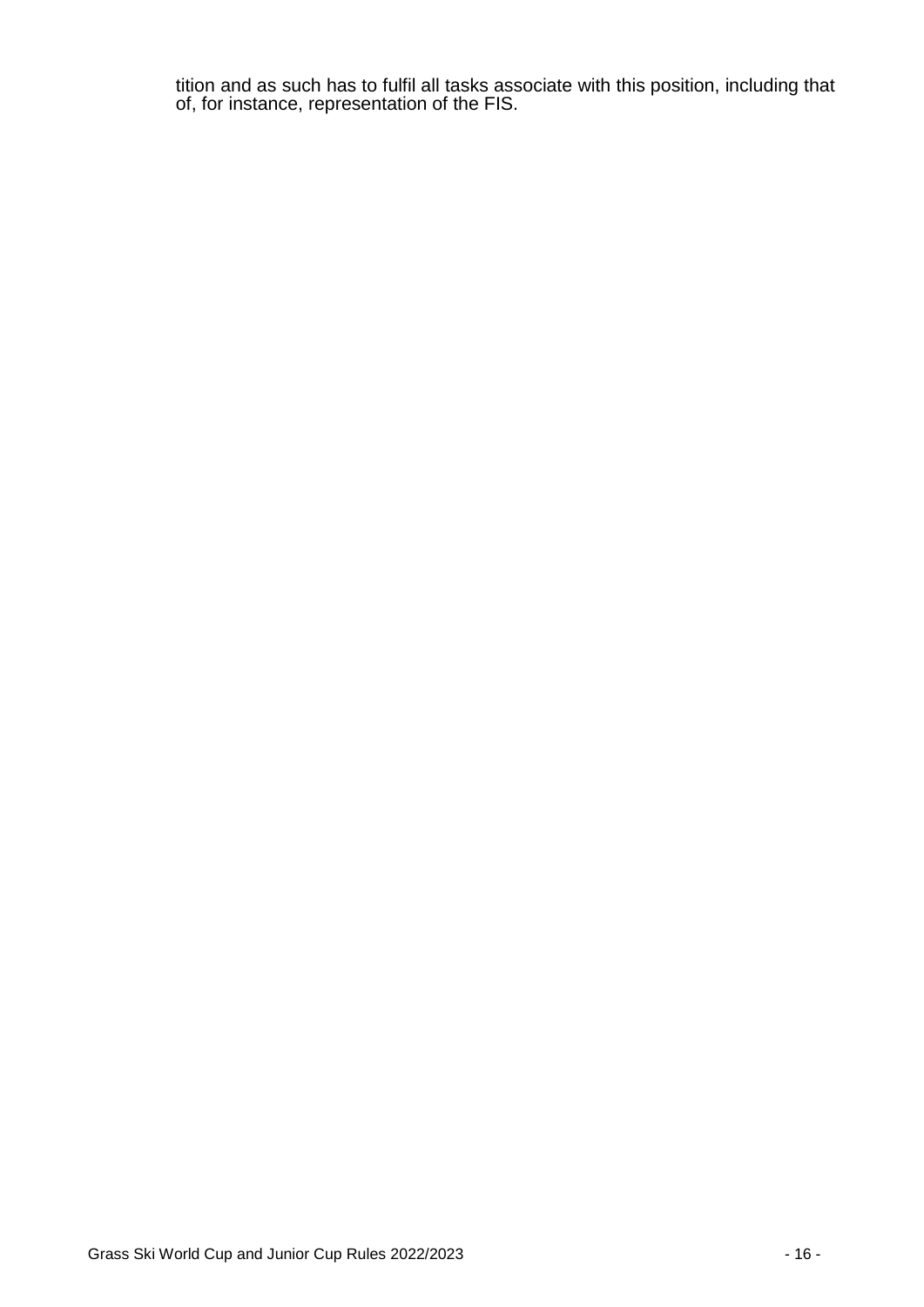# **B. Junior Cup Rules**

## **1. Organisation**

According to the ICR and WC rules. These rules apply for both Women and Men.

## **2. Events**

According ICR Art. 201.6.8 and 201.4

- Slalom
- Giant Slalom
- Super-G
- Super Combined

## **3. Competitions**

- FIS Junior World Ski Championships
- FIS Races
- For the Super Combined those competitors maintain Cup points who are ranked in the Super-G and Slalom.
- In all competitions at which no FIS points calculation is possible, according to FIS points rules art. 4.4, WC points will be awarded.

## **4. Valuation**

The Junior Cup points will be distributed according to the World Cup points scale art. 10:

Women and Men

1. rank 100 points<br>2. rank 80 points 2. rank 80 points<br>3. rank 60 points 60 points ff

## **5. Terms of participation**

Women and Men According to ICR art. 607.3

**5.1** The earned Junior Cup points from the competitions which take place after the WC Final will be counted for the next season, except for the competitors which are not juniors anymore next season, but have to start in senior category.

## **6. Prizes**

## **6.1 Medals**

The first three (3) competitors of the Overall Ranking receive souvenir medals. Additional souvenir prizes can be given by the organiser of the last Junior Cup race.

6.1.1 The medals will be provided by the FIS Committee for Grass Skiing and the invoice will be sent to the organizer of the last Junior Cup race. The FIS Committee for Grass Skiing is responsible for the delivery of the medals in time.

## **6.2 Diploma**

Women: Rank 1 – 6<br>Men: Rank 1 – 1 Rank  $1 - 10$